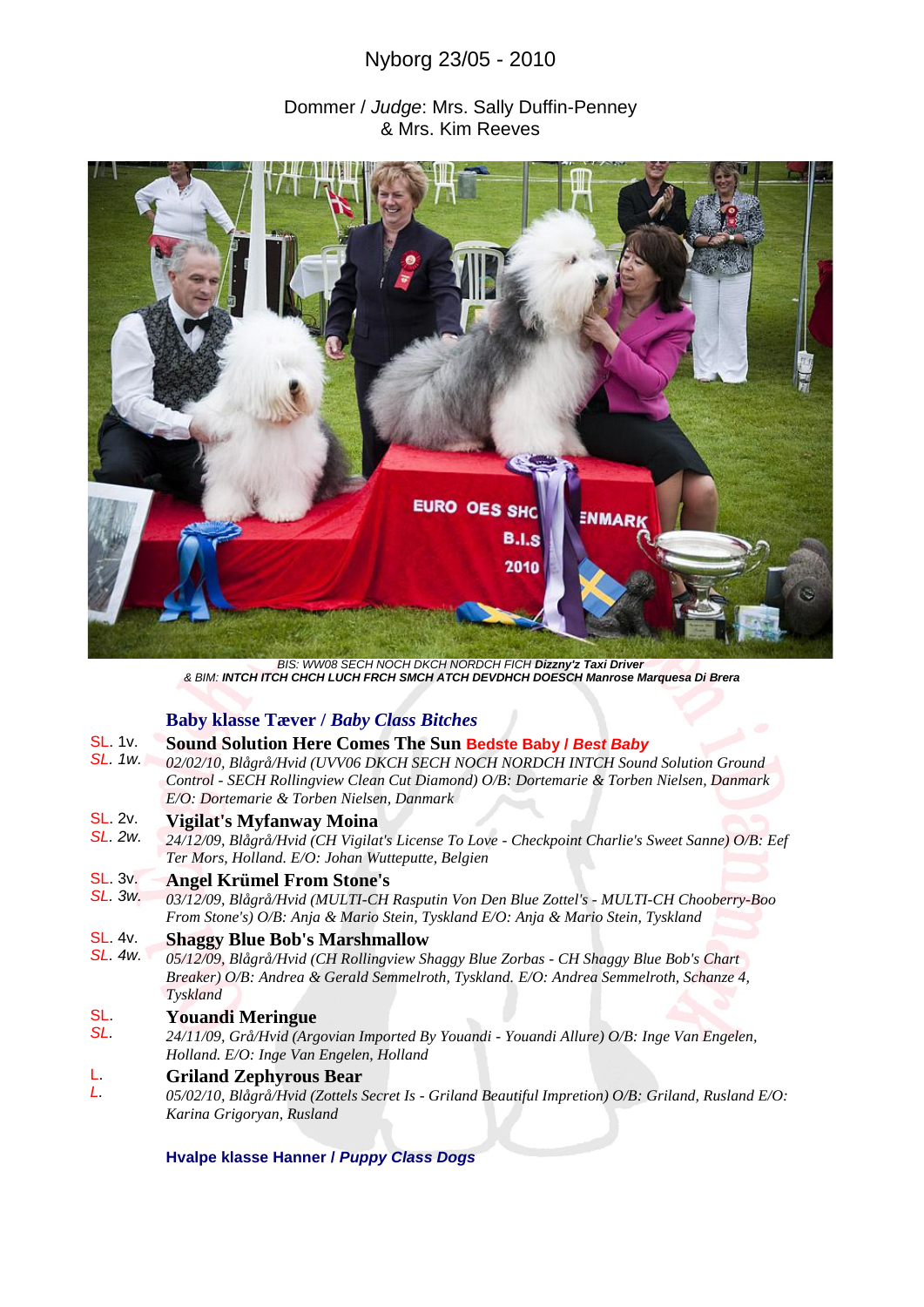#### SL. 1v. **Kerjalee Takes The Lead Bedste Hvalp/Baby /** *Best Puppy/Baby*

*SL. 1w. 29/09/09, Blågrå/Hvid (CH Kerjalee Takes A Moment - Make My Moment At Kerjalee) O/B: Pauline & Trevor Mills, England. E/O: Manuela Noll, Tyskland* 

#### SL. 2v. **Blue Berry's Never Say Never**

*SL. 2w. 30/08/09, Blågrå/Hvid (UVV06 DKCH SECH NOCH NORDCH INTCH Sound Solution Ground Control - Blue Berry's Kiss Of Snowflake) O/B: Birte Fromberg, Jørgen Brieghel, Danmark. E/O: Susanne Mathiasen, Danmark* 

#### SL. 3v. **Irish Coffee Aus Dem Rotmaintal**

*SL. 3w. 10/11/09, Blågrå/Hvid (Digby Aus Dem Rotmaintal - Amy Aus Dem Rotmaintal) O/B: Heike Bilsheim, Tyskland E/O: Sabine Ehrle, Tyskland* 

#### SL. 4v. **Blue Berry's Northern Star**

*SL. 4w. 30/08/09, Blågrå/Hvid (UVV06 DKCH SECH NOCH NORDCH INTCH Sound Solution Ground Control - Blue Berry's Kiss Of Snowflake) O/B: Birte Fromberg, Jørgen Brieghel, Danmark E/O: Bettina Sonne Holm, Danmark*

# **Hvalpe klasse Tæver /** *Puppy Class Bitches*

#### SL. 1v. **Argovian Jump 'n Jive At Klitlys**

*SL. 1w. 17/11/09, Blågrå/Hvid (Kerjalee Takes A Moment - Argovian Fast 'n 'furious) O/B: Claudia & Thomas Schibler, Schweiz E/O: Martina & Dirk Arens, Tyskland* 

#### SL. 2v. **Blue Berry's Nonesuch As Nessa**

*SL. 2w. 30/08/09, Blågrå/Hvid (UVV06 DKCH SECH NOCH NORDCH INTCH Sound Solution Ground Control - Blue Berry's Kiss Of Snowflake) O/B: Birte Fromberg, Jørgen Brieghel, Danmark E/O: Rie Wedel, Danmark*

#### SL. 3v. **Blue Berry's Nothing Compares To Me**

*SL. 3w. 30/08/09, Blågrå/Hvid (UVV06 DKCH SECH NOCH NORDCH INTCH Sound Solution Ground Control - Blue Berry's Kiss Of Snowflake) O/B: Birte Fromberg, Jørgen Brieghel, Danmark E/O: Carl Crone, Danmark*

### **Champion klasse Hanner /** *Champion Class Dogs*

- Ex. 1v. **BHK1 BIR** WW08 SECH NOCH DKCH NORDCH FICH **Dizzny'z Taxi Driver**
- *Ex. 1w. 11/07/04, Blågrå/Hvid (SECH DKCH NORDCH INTCH Dizzny's All Fall Down - SECH Dizzny's Unbreakable Bitty) O/B: Ingela & Per Wallström, Sverige E/O: Lena Jonsson & Ingela Wallström, Sverige*

#### Ex. 2v. **Klubcert** DKCH DEVDHCH DECH **Checkpoint Charlies Quasi Qualified**

*Ex. 2w. 03/07/06, Blågrå/Hvid (Brinkley Shakespeare In Love - DEVDHCH Needles And Pins Aus Der Alten Nori) O/B: Michaela Horn-Pivotti, Tyskland E/O: Christa & Poul Stensig, Danmark*

#### Ex. 3v. INTCH DEVDHCH DKCH **Shaggy Blue Bob's Here Is George**

*Ex. 3w. 12/07/06, Blågrå/Hvid (USCH LUCH Snowdowne Straight Talk'n At Bugabo - CH Shaggy Blue Bob's Chart Breaker) O/B: Andrea & Gerald Semmelroth, Tyskland E/O: Beate Schulz & Andrea Semmelroth, Tyskland*

#### Ex. 4v. **L'ausanne Renaissance At Briargait**

*Ex. 4w. 01/02/08, Blågrå/Hvid (AUCH Packardia Now Your Talkn - L'ausanne Brigette Bardot) O/B: Lynn & Barrie Espie, New Zealand E/O: Tove Aasheim Olsen, Norge*

#### Ex. RUCH **Griland Goldsmith**

*Ex. 14/05/06, Blågrå/Hvid (Griland Born To Run - Agusha Lucky Girl) O/B: Karina Grigoryan, Rusland E/O: Grigoryan & Hanen, Rusland*

#### Ex. CH **Snowdowne Dolcevita Golden Years**

*Ex. 10/01/07, Blågrå/Hvid (CH Snowdowne Bold & Bountiful - CH Snowdowne Midnight Blues) O/B: Colleen Allen Grady & Dea Freheit, Usa E/O: Monica Rigoldi, Italien*

#### Vg. INTCH SECH DKCH NOCH NORDCH **Great Danish Louis**

*Vg. 16/05/04, Blågrå/Hvid (SECH DKCH Bugaboo's Lord Of Gould - SECH Great Danish Gloria) O/B: Yrsa & Flemming Jørgensen, Sverige E/O: Anette Bernandersson, Sverige*

#### Vg. FICH **Bluechannel Baron Knockout**

- *Vg. 03/06/07, Blågrå/Hvid (Blockhead's Knockout - Blockhead's Tiny Diamond) O/B: Marika Örn, Finland E/O: Minna Leino & Ari Tirri, Finland*
- Vg. VDHCH **Xicko Of Fool´s Paradise**
- *Vg.*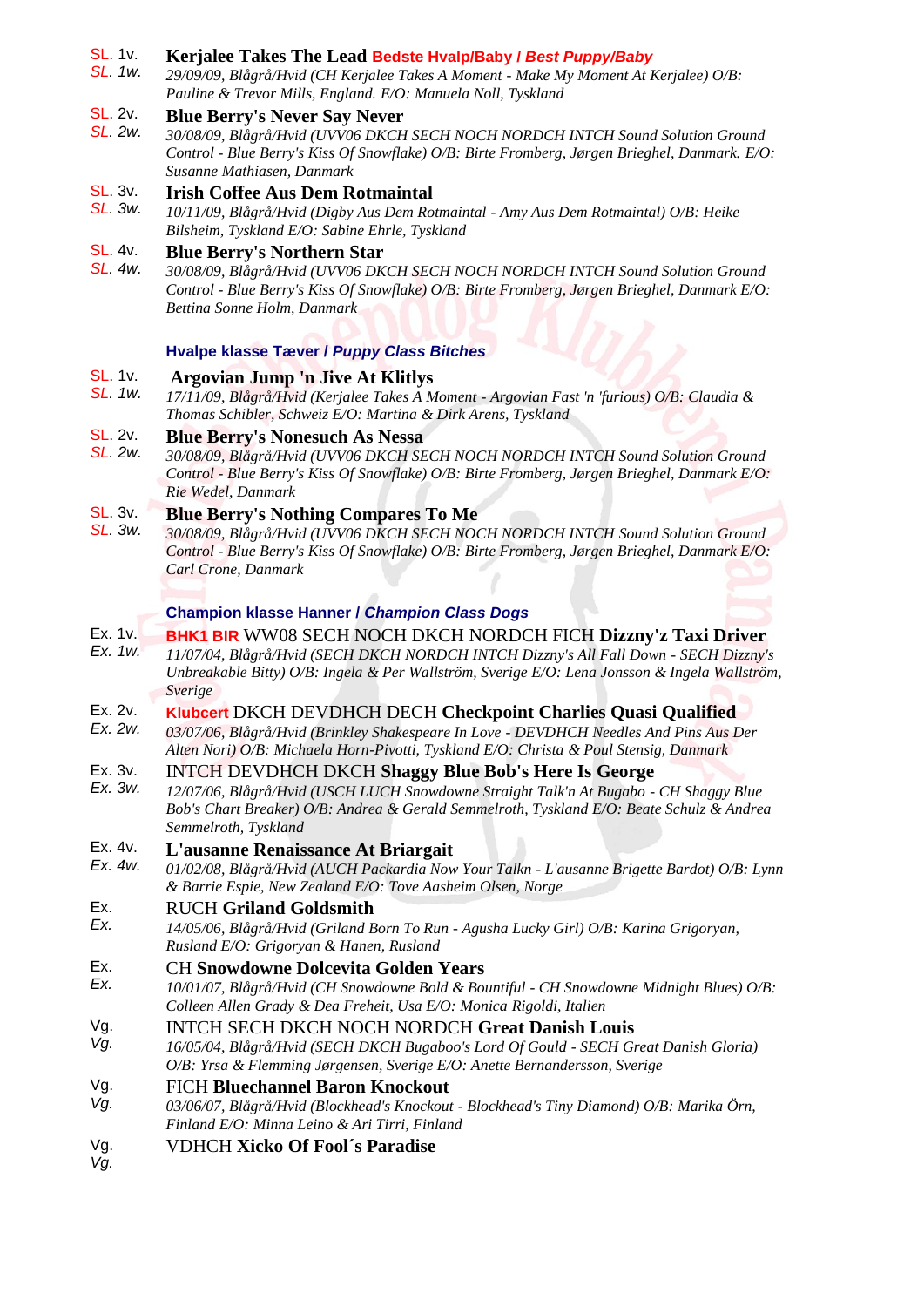|                    | 20/01/07, Blågrå/Hvid (Aristocrat Of Snowboot Bears - CH Zjinzjin Of Snowboot Bears). O/B Sjaak<br>& Nelleke Meijer, Holland. E/O: Sjaak & Nelleke Meijer, Holland                                                                |
|--------------------|-----------------------------------------------------------------------------------------------------------------------------------------------------------------------------------------------------------------------------------|
| Vg.<br>Vg.         | <b>INTCH DKCH LUXCH Youandi Antaeus</b><br>09/06/07, Blågrå/Hvid (Zottel's Just As U Like It - Youandi Limited Edition) O/B: Inge Van<br>Engelen, Holland E/O: Inge Van Engelen, Holland                                          |
| G.<br>G.           | FICH Aryakas Hydrodynamic<br>16/12/07, Blågrå/Hvid (AMCH Qubic's The Buck Stops Here - GRCH Fan-Fell Qualify For<br>Happiness) O/B Nikolas Kanales, Grækenland E/O: Päivi Kakriainen & Marika Örn, Finland                        |
| G.<br>G.           | <b>FICH Bluechannel Aragon</b><br>03/04/05, Blågrå/Hvid (Alleeloons Tommytwitchit - Blockhead's Pricilla) O/B Marika Örn, Finland<br>E/O: Minna Leino & Ari Tirri, Finland                                                        |
| G.<br>G.           | <b>CH Shaggy Beauty Arrakis</b><br>21/11/06, Blågrå/Hvid (MULTI-CH Aryakas Cosmo Junior - Funny Face Blanca) O/B: Nikoletta<br>Zsemlye, Ungarn E/O: Nikoletta Zsemlye, Ungarn                                                     |
|                    | Junior klasse Hanner / Junior Class Dogs                                                                                                                                                                                          |
| Ex. 1v.            | Niedersachsen's-Pride Get It On                                                                                                                                                                                                   |
| Ex. 1w.            | 04/03/09, (CH Zottels My Name Is Bond - INT, LUX, PL & D CH Niedersachsen's-Pride Beautiful<br>Fai) O/B: Heidi Englich, Tyskland E/O: Heidi Englich & Christiane Martens, Tyskland                                                |
| Ex. 2v.<br>Ex. 2w. | <b>Aryakas Ionios</b><br>09/02/09, Blågrå/Hvid (Brinkley Sir Jonny - Aryakas Calliopee) O/B: Nikolas Kanales & Sandra E.<br>Bushell, England E/O: Maria Ikonen & Marja-Leena Huhtinen, Finland                                    |
| Ex. 3v.            | <b>Aryakas Klytos</b>                                                                                                                                                                                                             |
| Ex. 3w.            | 25/06/09, Blågrå/Hvid (CH Snowdowne Smooth Talk'n At Bugaboo - CH Aryakas Caryatis) O/B:<br>Nikolas Kanales, Grækenland E/O: Tove Aasheim Olsen, Norge                                                                            |
| Ex. 4v.<br>Ex. 4w. | <b>Zuma Of Padirac</b><br>08/02/09, Blågrå/Hvid (Brinkley Barnaby - I Am Of Padirac) O/B; Ria Van Der Wal, Holland E/O:                                                                                                           |
|                    | Ria Van Der Wal, Holland                                                                                                                                                                                                          |
| Vg.<br>Vg.         | <b>Pennylane Standing Ovation</b><br>22/07/09, Blågrå/Hvid (Zottels My Name Is Bond - Pennylane How Do You Do Dodo) O/B:<br>Barbara Müller, Schweiz E/O: Danuse Horakova, Czech Republic                                          |
| Vg.                | <b>Aryakas Kallistos</b>                                                                                                                                                                                                          |
| Vg.                | 25/06/09, (Snowdowne Smooth Talk'n At Bugaboo - Aryakas Caryatis) O/B: Nikolas Kanales,<br>Grækenland E/O: Nikolas Kanales & Elisabeth Antl, Østrig                                                                               |
| Vg.<br>Vg.         | <b>Egor-Dego Evangelus</b><br>23/04/09, Blågrå/Hvid (MULTI-CH Aryakas Cosmo Junior - EST-01966/05 Egor-Dego Caracalla)<br>O/B: Aire-Piret Pärn, Estland. E/O: Aire-Piret Pärn, Estland                                            |
| Vg.<br>Vg.         | <b>Youandi Pompidou</b><br>05/05/09, Blågrå/Hvid (Youandi Antaeus - Youandi Moet Et Chandon) O/B: Inge Van Engelen,<br>Holland E/O: P.J.M. Kuijpers, Holland                                                                      |
| Vg.<br>Vg.         | <b>Zottel's Secret Is Out</b><br>09/12/08, Blågrå/Hvid (Zottels Just As-U Like It - Zottels Kiss 'n Make Up) O/B: C. Bailey, England                                                                                              |
| Vg.<br>Vg.         | E/O: Karina Grigoryan, Rusland<br><b>Silvery Bear Göd Wide Boy</b><br>06/06/09, Blågrå/Hvid (CH Snowdowne Smooth Talk'n At Bugaboo - CH Silvery Bear Göd Teeny-<br>Weens) O/B: Agnes & Ernö Torma,  E/O: Heike Bilsheim, Tyskland |
| Vg.<br>Vg.         | <b>Remarkable Raven Of Roseville</b><br>01/01/09, Blågrå/Hvid (Kö-Pi's 599 Zar Simeon - Pixie Of Roseville) O/B: Vreny Wyser, Schweiz<br>E/O: Thomas Ehrle, Tyskland                                                              |
| Vg.<br>Vg.         | <b>Best Seller Dei Nobilpazzi</b><br>26/04/09, Blågrå/Hvid (CH Bottom Shaker High In The Sky - CH Nobelprize Dei Nobilpazzi) O/B:<br>Susanna Malacrida, Italien. E/O: Susanna Malacrida, Italien                                  |
| Vg.<br>Vg.         | <b>Reata's Mambo King</b><br>10/06/09, Blågrå/Hvid (MULTI-CH Aryakas Cosmo Junior - Reata's Kao Kakao) O/B: Andrea &<br>Davor Javor, Kroatien E/O: Dr. István Szetmár, Ungarn                                                     |

G. **Arthurlie Moonlight Shadow**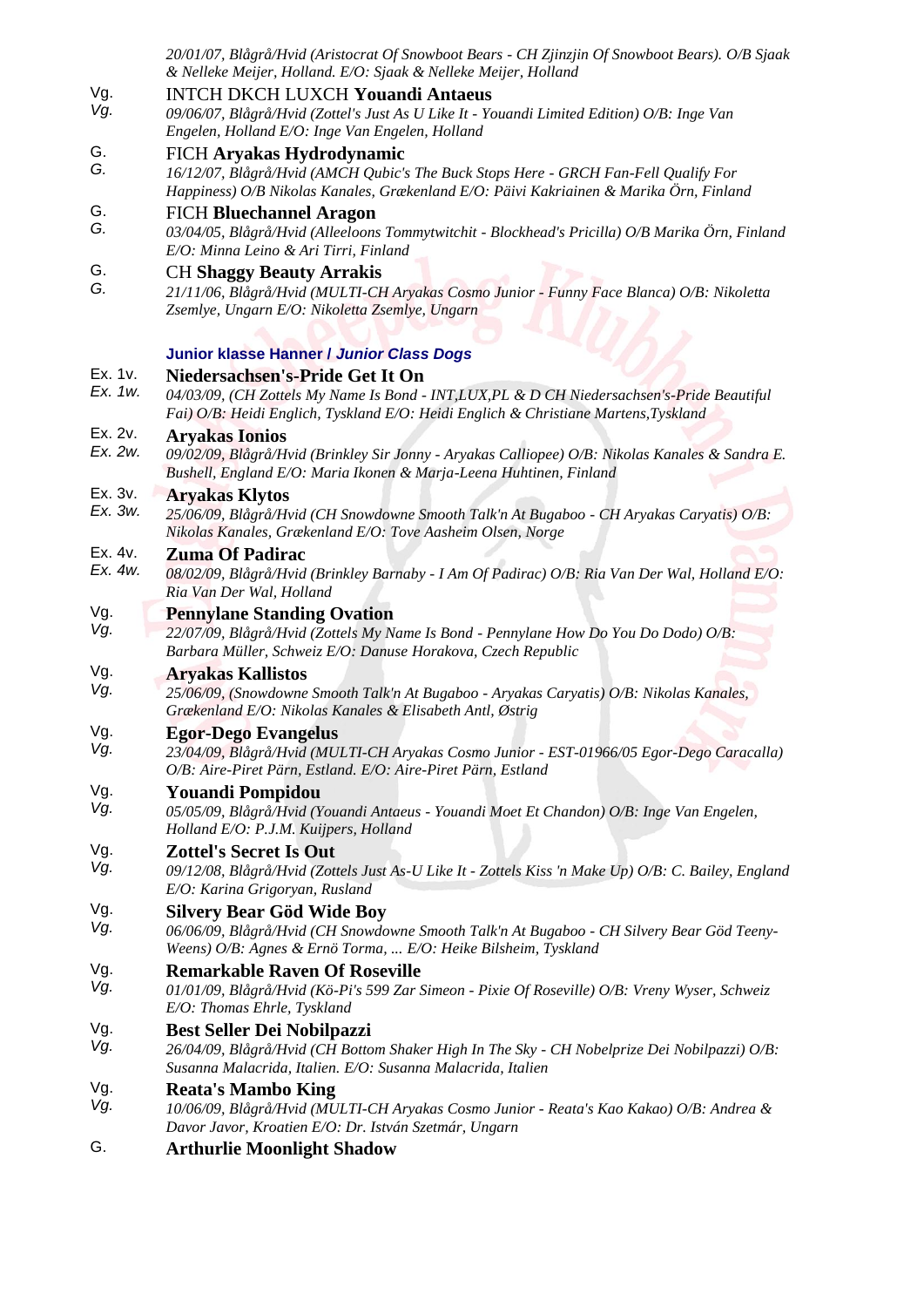*G. 14/03/09, Blågrå/Hvid (Kerjalee Azure - Arthurlie Dancing Whisper) O/B: Mr. & Mrs. C. Smith, England E/O: L. Larsson & G. Lundmark, Sverige* 

#### G. **Jolly Bears Great Pretender**

*G. 24/06/09, Blågrå/Hvid (DKCH Jolly Bears Cassius Clay - Bim-Bom-Bam Hay-Tormenta) O/B: Hans Ove Pedersen, Lis Thorup Hansen, Danmark E/O: Inge-Lise Lose, Danmark*

#### G. **Heartbreaker Aus Dem Rotmaintal**

*G. 22/02/09, Grå/Hvid (USCH CACH Snowdowne Smoothtalk'n At Bugaboo - INTCH DEVDHCH Silvery Bear Göd Ninoschka) O/B: Bilsheim, Heike, Tyskland E/O: Anni Sloth, Danmark* 

### **Mellem klasse Hanner /** *Inermediate Class Dogs*

#### Ex. 1v. **Woody Woodstock V.D. Blue Zottel's**

*Ex. 1w. 08/08/08, Blågrå/Hvid (INTCH Aryakas Callipous - CH Pippilotta V.D. Blue Zottel's) O/B: Brigitte & Matthias Leonhardt, Tyskland E/O: Heike Schubert, Tyskland* 

#### Ex. 2v. **Manrose Plaisir D'amour**

*Ex. 2w. 02/09/08, Blågrå/Hvid (INTCH ICH ECH LCH CHCH Manrose Power Of Love - INTCH ICH LUX JUGCH Manrose Spirit Of Ecstasy) O/B: Romy Imholz & Manfred Bruhin, Schweiz E/O: Scászi Károly & Manfred Bruhin, Ungarn* 

#### Vg. 3v. **Hotnspicy Aus Dem Elbe-Urstromtal**

*Vg. 3w. 18/12/08, Blågrå/Hvid (Eldorado Aus Dem Elbe Urstromtal - Boheme Aus Dem Elbe-Urstromtal) O/B: Cornelia Loest, Belgien E/O: Denisa Stejskalova, Tjekkiet*

#### Vg. 4v. **Wotan Von Den Blue Zottel's**

*Vg. 4w. 08/08/08, Blågrå/Hvid (Aryakas Callipous - Pippilotta Von Den Blue Zottel's) O/B: Brigitte & Matthias Leonhardt, Tyskland E/O: Rita Künzler, Schweiz*

#### G. **Bim-Bom-Bam Licor De Toxo**

*G. 10/08/08, Grå/Hvid (PTCH ESCH GICH INTCH Reata's Electric Cowboy - PTCH ESCH INTCH Zottel's Good As Gold) O/B: Jaime Martinez Maceiras, Marta Maria Cagiaco Cribeiro, Spanien E/O: Claus Gaarde-Nielsen, Ada Bentivenga, Danmark*

### **Åben klasse Hanner /** *Open Class Dogs*

#### Ex. 1v. **BHK2 CERT Zottel's My Name Is Bond**

*Ex. 1w. 12/11/06, Blågrå/Hvid (Aryakas Callipous - Zottel's Kiss'n Make Up) O/B: Christina Bailey, England E/O: Danuse Horakova, Tjekkiet*

#### Ex. 2v. **BHK3 Aryakas Geocosmic**

*Ex. 2w. 28/10/07, Blågrå/Hvid (Rollingview Shaggy Blue Zorbas - CH Aryakas Calliopee) O/B: N. Kanales & S. Bushell, England E/O: N. Kanales & S. Bushell, England*

#### Ex. 3v. **BHK4** RUCH **Arykas Filippos**

*Ex. 3w. 27/11/06, Blågrå/Hvid (Reata's Cosmopolitan - GRCH Fan-Fell Qualify For Happiness) O/B: Nikolas Kanales, Grækenland E/O: Irina Belyaeva, Rusland* 

#### Ex. 4v. **Bottom Shaker High In The Sky**

*Ex. 4w. 28/07/07, Blågrå/Hvid (CH Reata's Jimbo - Hottom Shaker Black Magic Women) O/B: Dr. Istvan Szetmar, Ungarn E/O: Consita Rossi, Italien*

#### Ex. **Bugaboo's Bachelor**

*Ex. 20/08/07, Blå/Hvid (SECH Footprints Lamborginih - Bugaboo's Apocalypse) O/B: Adriana Hansson, Sverige E/O: Isabel Brodin & Adriana Hansson,, Sverige*

#### Ex. NLCH **Vigilat's License To Love**

*Ex. 18/08/07, Blågrå/Hvid (Brinkley Shakespeare In Love - MULTI-CH Vigilat's Be My Darling Angel) O/B: Eef Ter Mors, Holland E/O: M. Barelds, Holland*

#### Ex. **Bottom Shaker My Secret**

*Ex. 25/07/07, Blågrå/Hvid (CH Zecretzoro Aus Elbe Urstromtal - CH Reata's Jackpot) O/B: Dr. István Szetmár, Ungarn E/O: József Koroknai, Ungarn*

#### Ex. **Argovian In Love With Ambasstown**

*Ex. 10/04/08, Blågrå/Hvid (Kerjalee Azure - CH Argovian Emotional Affair) O/B: Claudia & Thomas Schibler, Schweiz E/O: Claudia Schibler & Marina Weber, Schweiz*

#### Vg. **Blue Berry's Love Of My Life**

*Vg. 14/09/07, Blågrå/Hvid (UVV06 DKCH SECH NOCH NORDCH INTCH Sound Solution Ground*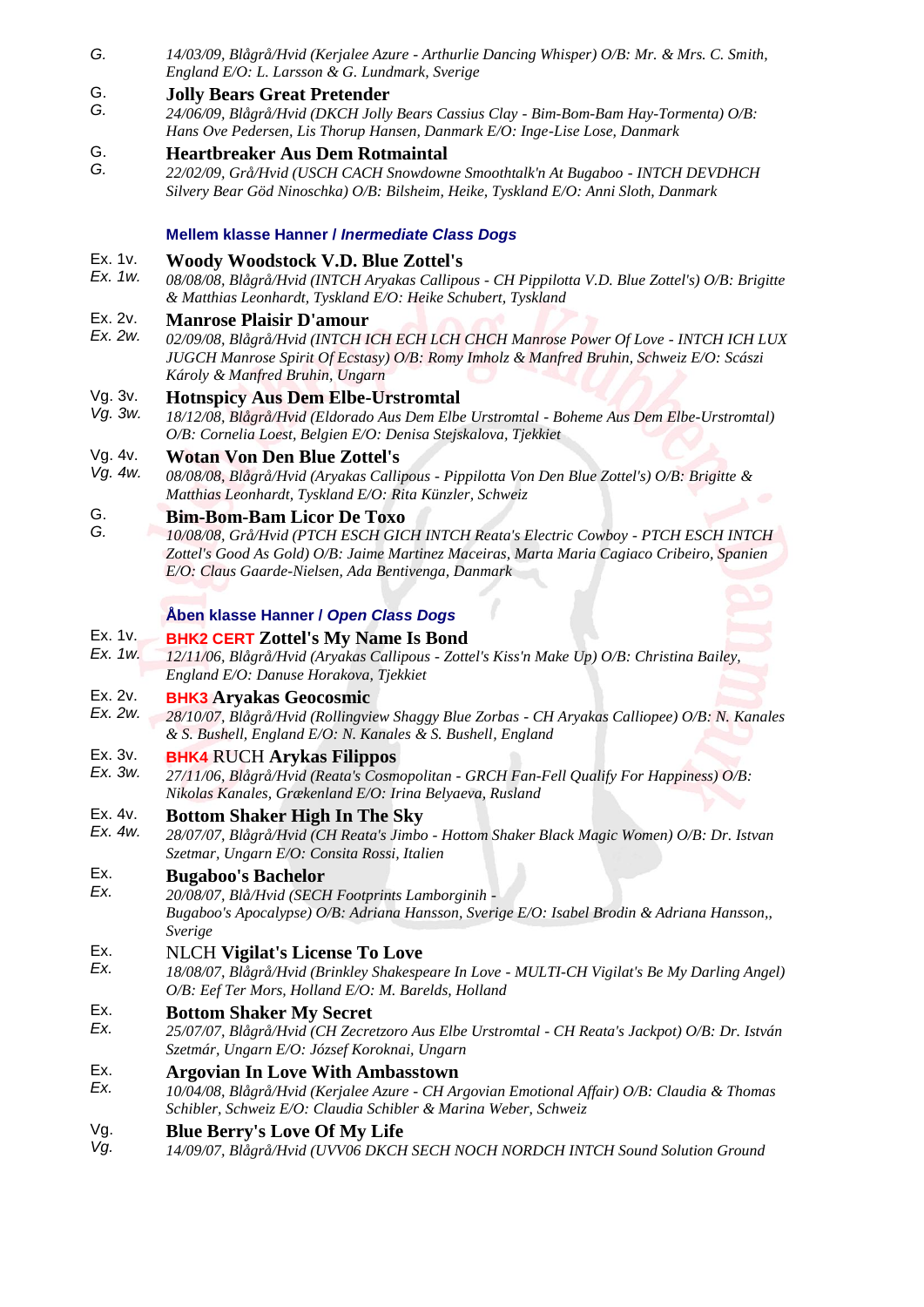|                    | Control - Lammorick Snow Flake) O/B: Birte Fromberg, Jørgen Brieghel, Danmark E/O: Birte                                                                                                                                                             |
|--------------------|------------------------------------------------------------------------------------------------------------------------------------------------------------------------------------------------------------------------------------------------------|
|                    | Fromberg, Danmark                                                                                                                                                                                                                                    |
| Vg.<br>Vg.         | <b>Shaggys Mr. Mailman</b><br>11/02/08, Blågrå/Hvid (MULTI-CH Danish Delight Formula One - NOCH Valleydell Gemstone)<br>O/B: Anne Iris Jenssveen, Norge E/O: Anne Iris Jenssveen, Norge                                                              |
| Vg.<br>Vg.         | NORDCH FICH SECH NOCH EECH LVCH Argovian Good News<br>03/04/07, Blågrå/Hvid (Niedersachsen's Pride Blizzard Dancer - Argovian Cherry Blossom) O/B:<br>Claudia & Thomas Schibler, Schweiz E/O: Mirva Tahvanainen, Finland                             |
| Vg.<br>Vg.         | <b>Aryakas Hercules</b><br>16/12/07, Blågrå/Hvid (CH Qubic's The Buck Stops Here - GRCH Fan Fell Qualify For Happiness)<br>O/B: Nikolas Kanales, Grækenland E/O: Andrea & Gerald Semmelroth, Tyskland                                                |
| Vg.<br>Vg.         | <b>Surprise Dei Nobilpazzi</b><br>10/11/05, Blågrå/Hvid (CH Bugaboo Big Puff Daddy - CH Nobelprize Dei Nobilpazzi) O/B:<br>Susanna Malacrida, Italien E/O: Susanna Malacrida, Italien                                                                |
| Vg.<br>Vg.         | <b>Shaggy Blue Bob's I'm Legend</b><br>10/02/08, Blågrå/Hvid (Rollingview Shaggy Blue Zorbas - INTCH DECH Barking Bobby's Ray Of<br>Light) O/B: Andrea & Gerald Semmelroth, Tyskland E/O: Michael Ernst & Michaela Antonini,<br>Tyskland             |
| Vg.<br>Vg.         | <b>Brooklyn De Ronda Sweet-Dreams</b><br>31/12/07, Blågrå/Hvid (CH Zottel's Happily Ever After - CH Azahar De Ronda Sweet Dreams)<br>O/B: Laura Torres Palacios, Italien E/O: Ute Engel, Tyskland                                                    |
| G.<br>G.           | <b>First Fellow Cap-A-Pie Cartouche</b><br>10/01/07, Blågrå/Hvid (Argovian Embraceable You - Snoozy Suzy As Cap-A-Pie Cartouche) O/B:<br>C. Van Der Nat, Holland E/O: C. Van Der Nat, Holland                                                        |
| G.<br>G.           | <b>Delacy Cap-A-Pie Cartouche</b><br>28/11/07, Blågrå/Hvid (Bibbidibo By Cap-A-Pie Cartouche - Emsocute Of Snowboot Bears) O/B:<br>C. Van Der Nat, Holland E/O: C. Van Der Nat, Holland                                                              |
|                    | Veteran klasse Hanner / Veteran Class Dogs                                                                                                                                                                                                           |
| Ex. 1v.<br>Ex. 1w. | <b>MULTICH Vigilat's Dear Tomte Tummetodd</b><br>16/05/02, Blågrå/Hvid (Dizzny's Artful Dodger - NLCH INTCH Latinalavigi) O/B: E. Ter Mors,<br>Holland E/O: E. Ter Mors, Holland                                                                     |
| Ex. 2v.<br>Ex. 2w. | <b>Angel Balboa From Stone's</b><br>30/03/01, Blågrå/Hvid (INTCH Pennylane Vangelis - INTCH Bambi Vom Elstrufer) O/B: Anja Und<br>Mario Stein, Tyskland E/O: Ute Engel & Simo Wendt Tyskland                                                         |
|                    | <b>Champion klasse Tæver / Champion Class Bitches</b>                                                                                                                                                                                                |
| Ex. 1v.            | <b>BTK1 BIM INTCH ITCH CHCH LUCH FRCH SMCH ATCH DEVDHCH</b>                                                                                                                                                                                          |
| Ex. 1w.            | <b>DOESCH Manrose Marquesa Di Brera</b>                                                                                                                                                                                                              |
|                    | 01/04/06, Blågrå/Hvid (MULTI-CH Manrose Power Of Love - CH Manrose Spirit Of Ecstasy) O/B:<br>Bruhin & Imholz, Schweiz E/O: Manfred Bruhin & Romy Imholz, Schweiz                                                                                    |
| Ex. 2v.<br>Ex. 2w. | <b>BTK3</b> INTCH RUCH DKCH Griland Beauty Bear<br>11/11/04, Blågrå/Hvid (Reata's Frequent Flyer - INTCH RUCH FICH Karund Zhu Zhu) O/B:<br>Karina Grigoryan, Rusland E/O: Karina Grigoryan, Rusland                                                  |
| Ex. 3v.<br>Ex. 3w. | <b>ATCH Enchant X-Piece Of Luck</b><br>02/01/05, Blågrå/Hvid (CH Enchant Stargazer Blue - Enchant Queen Of Hearts) O/B: Eleonore<br>Singer, Østrig E/O: Eleonore Singer, Østrig                                                                      |
| Ex. 4v.<br>Ex. 4w. | <b>CH Gipsy Girl Of Snowboot Bears</b><br>17/02/07, Blågrå/Hvid (CH Eldorado Aus Dem Elbe-Urstromtal - Aluna Of Snowboot Bears) O/B:<br>Chris Van Beirendonck-Lembrechts, Belgien E/O: Chris Van Beirendonck-Lembrechts, Belgien                     |
| Ex.<br>Ex.         | <b>CH Sweet Expression's As Good As It Gets</b><br>27/05/02, Sort/Hvid (INTCH BECH DEVDHCH Youandi Surprice Surprice - UVV99 Miss<br>Moneypenny Can't Take It Easy) O/B: Mark & Roosmarie Wibier, Tyskland E/O: Mark &<br>Roosmarie Wibier, Tyskland |
| Ex.<br>Ex.         | <b>MULTICH Angel Giggles From Stone's</b><br>15/11/05, Blågrå/Hvid (CH Angel Bonetti From Stone's - MULTI-CH Angel Chooberry-Boo From                                                                                                                |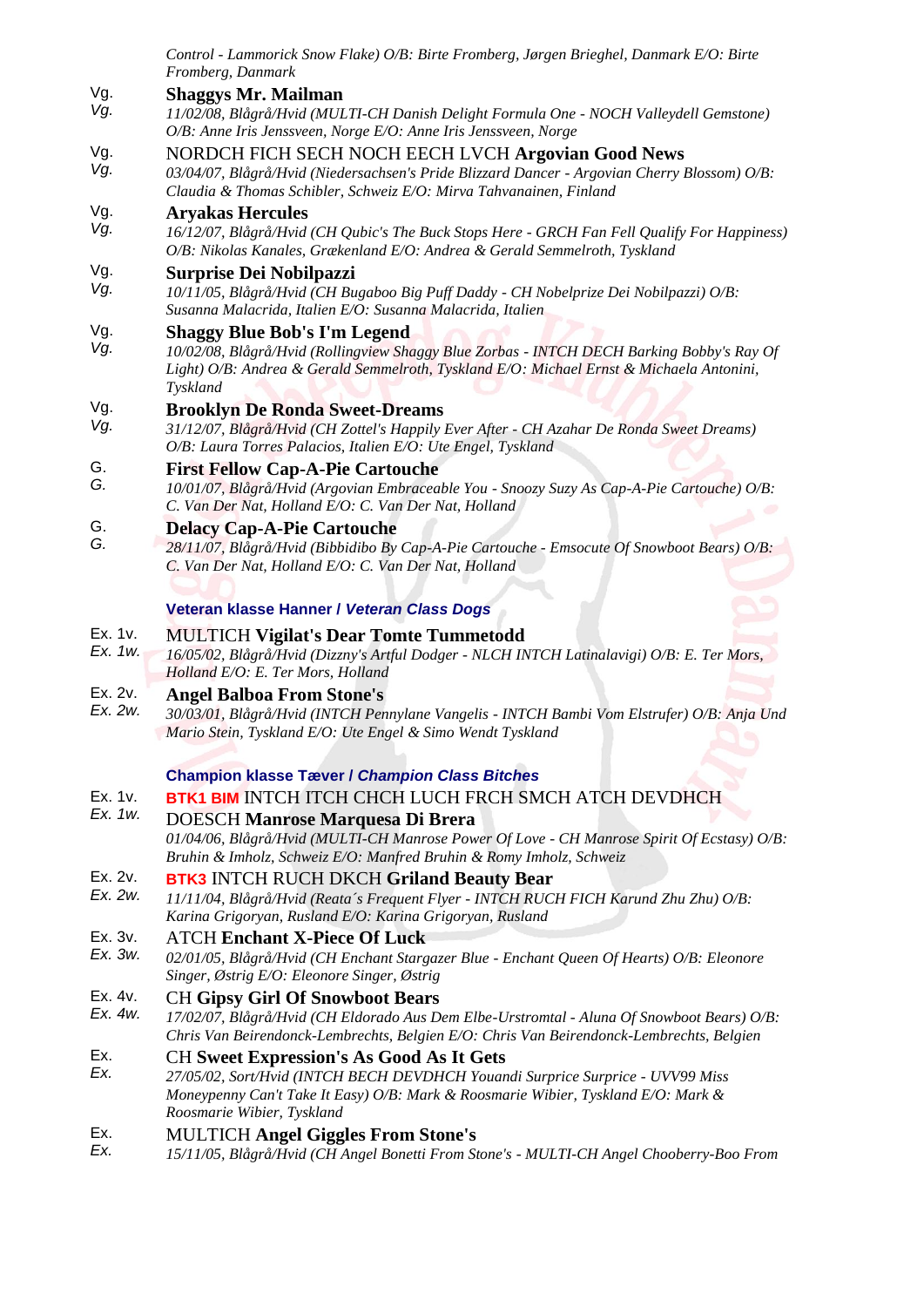|                    | Stone's) O/B: Anja & Mario Stein, Tyskland E/O: Anja & Mario Stein, Tyskland                                                                                                         |
|--------------------|--------------------------------------------------------------------------------------------------------------------------------------------------------------------------------------|
| Ex.                | <b>INTCH Bluechannel Aurora</b>                                                                                                                                                      |
| Ex.                | 03/04/05, Blågrå/Hvid (Alleeloons Tommytwitcit At Alisheen - INTCH Blockhead's Priscilla) O/B:<br>Marika Örn, E/O: Marika Örn & Cecilia Laaksonen, Finland                           |
| Ex.                | CIB FICH JEUW06 NOCH SECH SEV07 Ragtales One Of A Kind                                                                                                                               |
| Ex.                | 10/06/07, Blågrå/Hvid (MULTICH Danish Delight Give Me A Break - SECH Ragtales Rise And<br>Shine) O/B: Åsa Eriksson, Sverige E/O: Åsa Eriksson, Sverige                               |
| Vg.                | EST&LV&BALTJCH EST&LVCH BALTJW06 BALTW07 Egor-Dego                                                                                                                                   |
| Vg.                | Caracalla                                                                                                                                                                            |
|                    | 14/05/05, Blågrå/Hvid (Blockhead's Quality Counts - Egor-Dego Aphrodite) O/B: Aire-Piret Pärn,<br>Estland E/O: Aire-Piret Pärn & Ylle Tonov, Estland                                 |
| Vg.                | <b>CH Ragtales One Way Ticket</b>                                                                                                                                                    |
| Vg.                | 10/06/05, Blågrå/Hvid (Danish Delight Give Me A Break - Ragtales Rise And Shine) O/B: Åsa<br>Eriksson, Sverige E/O: Karin Widman, Sverige                                            |
| Vg.                | <b>DEVDHCH DKCH Shaggy Blue Bob's Evita</b>                                                                                                                                          |
| Vg.                | 18/03/06, Blågrå/Hvid (CH Shaggy Blue Bob's Black Jack - INTCH DECH Barking Bobby's Ray Of<br>Light) O/B: Andrea & Gerald Semmelroth, Tyskland E/O: Beate Schulz, Tyskland           |
| Vg.                | CH Communque Vada Sara' Un Successo Dei Viaggi Di Gulliver                                                                                                                           |
| Vg.                | 21/03/06, Blågrå/Hvid (CH Virunga Alike Sir Ivanhoe - CH Agnese Della Ghirlanda) O/B: Bianco<br>Grigio, Italien E/O: Umberto Sechi, Italien                                          |
| Vg.                | <b>CH Querelle Dei Nobilpazzi</b>                                                                                                                                                    |
| Vg.                | 26/10/04, Blågrå/Hvid (CH Number 1°. Dei Nobilpazzi - Grangala Dei Nobilpazzi) O/B:                                                                                                  |
|                    | Nobilpazzi, Italien E/O: Concita Rossi, Italien                                                                                                                                      |
|                    | <b>Junior klasse Tæver / Junior Class Bitches</b>                                                                                                                                    |
| Ex. 1v.            | Niedersachsen's-Pride Give'n Take Bedste Junior / Best Junior                                                                                                                        |
| Ex. 1w.            | 04/03/09, Blågrå/Hvid (CH Zottels My Name Is Bond - INT, LUX, D & PLCH Niedersachsen's-<br>Pride Beautiful Fai) O/B: Heidi Englich, Tyskland E/O: Heidi Englich, Tyskland            |
| Ex. 2v.            | <b>Great Danish True Fairy-Tail</b>                                                                                                                                                  |
| Ex. 2w.            | 29/05/09, Blågrå/Hvid (WW08, SV09, NORDCH, INTCH Dizzny's Taxi Driver - NORDCH, INTCH<br>Great Danish Lily Marlen) O/B: Yrsa & Flemming Jørgensen, Sverige E/O: Yrsa Jørgensen &     |
|                    | Herdis Thuesen, Sverige                                                                                                                                                              |
| Ex. 3v.<br>Ex. 3w. | <b>Incredible Of Snowboot Bears</b>                                                                                                                                                  |
|                    | 20/05/09, Blågrå/Hvid (CH Chicus Shetland Of Suffolk - CH Blueshire's Smarty Pants) O/B: Chris<br>Van Beirendonck-Lembrechts, Belgien E/O: Chris Van Beirendonck-Lembrechts, Belgien |
| Ex. 4v.<br>Ex. 4w. | <b>Aryakas Isidora</b>                                                                                                                                                               |
|                    | 09/02/09, Blå/Hvid (GBCH Brinkley Sir Jonny - GRCH Aryakas Calliopee) O/B: S. E. Bushell, N.<br>Kanales, England E/O: Tonni Sørensen, Danmark                                        |
| Ex.                | <b>Aryakas Kleio</b>                                                                                                                                                                 |
| Ex.                | 25/06/09, Blågrå/Hvid (CH Snowdowne Smooth Talk'n At Bugaboo - CH Aryakas Caryatis) O/B:<br>Nikolas Kanales, Grækenland E/O: Nikolas Kanales & Elisabeth Antl,, Østrig               |
| Ex.                | <b>Sweet Expression's On Stage</b>                                                                                                                                                   |
| Ex.                | 11/03/09, Blågrå/Hvid (CH Brinkley Barnaby - CH Sweet Expression's Say Cheese) O/B: Mark &                                                                                           |
|                    | Roosmarie Wibier, Tyskland E/O: Mark & Roosmarie Wibier, Tyskland                                                                                                                    |
| Ex.                | <b>Enchant Ashley Beautiful Girl</b>                                                                                                                                                 |
| Ex.                | 12/05/09, Blågrå/Hvid (INTCH GBCH DEVDHCH DECH HUCH GRCH CROCH Aryakas Cosmo                                                                                                         |
|                    | Junior - ATCH Enchant X-Piece Of Luck) O/B: Eleonore Singer, Østrig E/O: Christa Stensig, Poul                                                                                       |
| Ex.                | Stensig, Danmark                                                                                                                                                                     |
| Ex.                | Any Way Any How Of Fool's Paradise<br>14/04/09, Blågrå/Hvid (LUCH DKCH Youandi Antaeus - INTCH Uptown Girl Of Fool's Paradise)                                                       |
|                    | O/B: Nelleke & Sjaak Meijer, Holland E/O: Nelleke & Sjaak Meijer, Holland                                                                                                            |
| Ex.                | <b>Babooshka Of Padirac</b>                                                                                                                                                          |
| Ex.                | 08/02/09, Blågrå/Hvid (Brinkley Barnaby - I Am Of Padirac) O/B: Ria Van Der Wal, Holland E/O:                                                                                        |
|                    | Ria Van Der Wal, Holland                                                                                                                                                             |
| Ex.                | VDH JCH, DOESC JCH Anastacia Vom Gotizschesee                                                                                                                                        |
| Ex.                | 25/11/08, Sort/Hvid (CH Bobbyclown's Curious Clown - DEVDHCH DKCH Shaggy Blue Bob's                                                                                                  |
|                    |                                                                                                                                                                                      |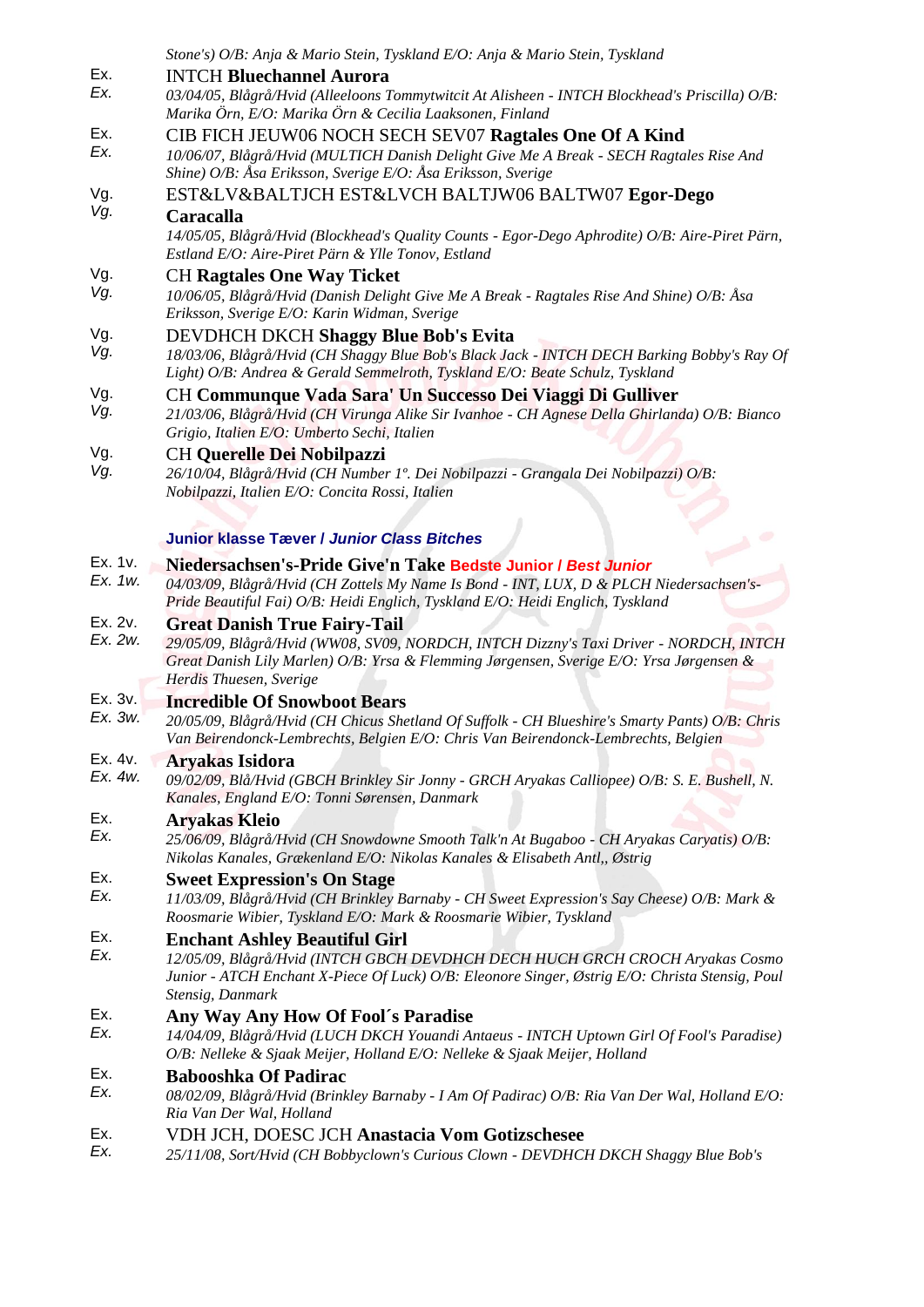|            | Evita) O/B: Beate Schulz U. Rene Schulz-Lorenz, Tyskland E/O: Beate Schulz, Tyskland                                                                                                                                                         |
|------------|----------------------------------------------------------------------------------------------------------------------------------------------------------------------------------------------------------------------------------------------|
| Vg.<br>Vg. | Egor-Dego Egeria<br>23/04/09, Blågrå/Hvid (MULTI-CH Aryakas Cosmo Junior - Egor-Dego Caracalla) O/B: , E/O:<br>Aire-Piret Pärn & Yile Tonov, Estland                                                                                         |
| Vg.<br>Vg. | <b>Youandi Jeanne D'arc</b><br>05/05/09, Grå/Hvid (LUCH DKCH Youandi Antaeus - DKCH Youandi Moët & Chandon) O/B:<br>Inge J. Van Engelen, Holland E/O: Lis Thorup Hansen, Danmark                                                             |
| Vg.<br>Vg. | <b>Silvery Bear Göd Whippersnapper</b><br>06/06/09, Grå/Hvid (USCH CACH Snowdowne Smoothtalk'n At Bugaboo - INTCH SKCH ATCH<br>Silvery Bear Göd Teeny-Weeny) O/B: Torma Ernö, Ungarn E/O: Pernille Weldingh, Danmark                         |
| Vg.<br>Vg. | <b>Enchant Amidala Prada</b><br>15/05/09, Blågrå/Hvid (MULTI-CH Aryakas Cosmo Junior - CH Enchant X-Piece Of Luck) O/B:<br>Eleonore Singer, Østrig E/O: Michaela Horn-Pivotti & Dr. Sigrid, Keweloh, Tyskland                                |
| Vg.<br>Vg. | <b>Niedersachsen's Pride Grey Chiffon</b><br>04/03/09, Grå/Hvid (CZCH Zottels My Name Is Bond - INTCH LUCH PLCH DECH DEVDHCH<br>Niedersachsen's Pride Beautiful Fai) O/B: Englich, Heidi, Tyskland E/O: Inge Smedemark<br>Jørgensen, Danmark |
| Vg.<br>Vg. | <b>Emilie Jolie Of Mary People</b><br>23/03/09, Blågrå/Hvid (Givmtome Aus Dem Elbe Urstromtal - Vanille Of Mary People) O/B: Guy<br>Hubert, Frankrig E/O: C. Otterbach & G. Hubert, Tyskland                                                 |
| Vg.<br>Vg. | <b>Lovely Lola From Tequila's Oase</b><br>16/08/09, Blågrå/Hvid (CH Givmtome Aus Dem Elbe-Urstromtal - CH Happy Holiday From<br>Tequila's Oase) O/B: Annett Muchow, Tyskland E/O: Katrin Wünschig, Tyskland                                  |
| Vg.<br>Vg. | Daydreamer Cap-A-Pie Cartouche<br>14/06/09, Blågrå/Hvid (Bryn's Friends Forever - Snoozy Suzy As Cap-A-Pie Cartouche) O/B: Chris<br>Van Der Nat, Holland E/O: Chris Van Der Nat, Holland                                                     |
| Vg.<br>Vg. | <b>Hipnose Dolcevita Golden Years</b><br>07/03/09, Blågrå/Hvid (CH Snowdowne Dolcevita Golden Years - Butterfly) O/B: Monica Rigoldi,<br>Italien E/O: Monica Rigoldi, Italien                                                                |
| Vg.<br>Vg. | <b>Enchant According To Queeny</b><br>12/05/09, Blågrå/Hvid (MULTI-CH Aryakas Cosmo Junior - CH Enchant X-Piece Of Luck) O/B:<br>Eleonore Singer, Østrig E/O: Eleonore Singer, Østrig                                                        |
| G.<br>G.   | <b>Youandi Madame De Pompadour</b><br>05/05/09, Blågrå/Hvid (CH Youandi Antaeus - CH Youandi Moët Et Chandon) O/B: Inge Van<br>Engelen, Holland E/O: Silvia Hagemeijer, Holland                                                              |
| G.<br>G.   | <b>Chandonella Belladonna</b><br>01/07/09, Blågrå/Hvid (FICH Bluechannel Aragon - FI, EST, SECH, WW06, NORDW05 Egor-<br>Dego Bonadea) O/B: Jenni Niittylä, Finland E/O: Jenni Niittylä, Finland                                              |
| G.<br>G.   | <b>Griland Don't Stop Moving Bear</b><br>29/04/09, Blågrå/Hvid (Azedagi's Watch Out - Griland Blue Lady) O/B: Karina Grigoryan, Rusland<br>E/O: Karina Grigoryan, Rusland                                                                    |
| G.<br>G.   | <b>Rock My Soul Of Roseville</b><br>01/01/09, Blågrå/Hvid (Kö-Pi's 599 Zar Simeon - CH Pixie Of Roseville) O/B: Vreni Wyser,<br>Schweiz E/O: P. & D. Selzam & Vreni Wyser, Schweiz                                                           |
| G.<br>G.   | <b>Checkpoint Charlie's Upside Down</b><br>16/03/09, Blå/Hvid (USCH CACH Snowdowne Smoothtalk'n At Bugaboo - Checkpoint Charlie's<br>Olive The Only) O/B: Michaela Horn-Pivotti, Tyskland E/O: Birgit Larsen,, Danmark                       |
| G.<br>G.   | <b>Youandi Brigitte Bardot</b><br>05/05/09, Blågrå/Hvid (CH Youandi Antaeus - INTCH Youandi Moet Et Chandon) O/B: Inge Van<br>Engelen, Holland E/O: Nikoletta Zsemlye, Ungarn                                                                |
|            | <b>Mellem klasse Tæver / Inermediate Class Bitches</b>                                                                                                                                                                                       |
| Ex. 1v.    | <b>BTK4 All Of Me Tokata-Wicocage</b>                                                                                                                                                                                                        |
| Ex. 1w     | 21/11/08, Blågrå/Hvid (Youandi Antaeus - Gluckselig For Your Eyes Only) O/B: Marlie Janssen,<br>Holland E/O: Marlie Janssen, Holland                                                                                                         |
| Ex. 2v.    | <b>Sweet Expression's Nothing To Declare</b>                                                                                                                                                                                                 |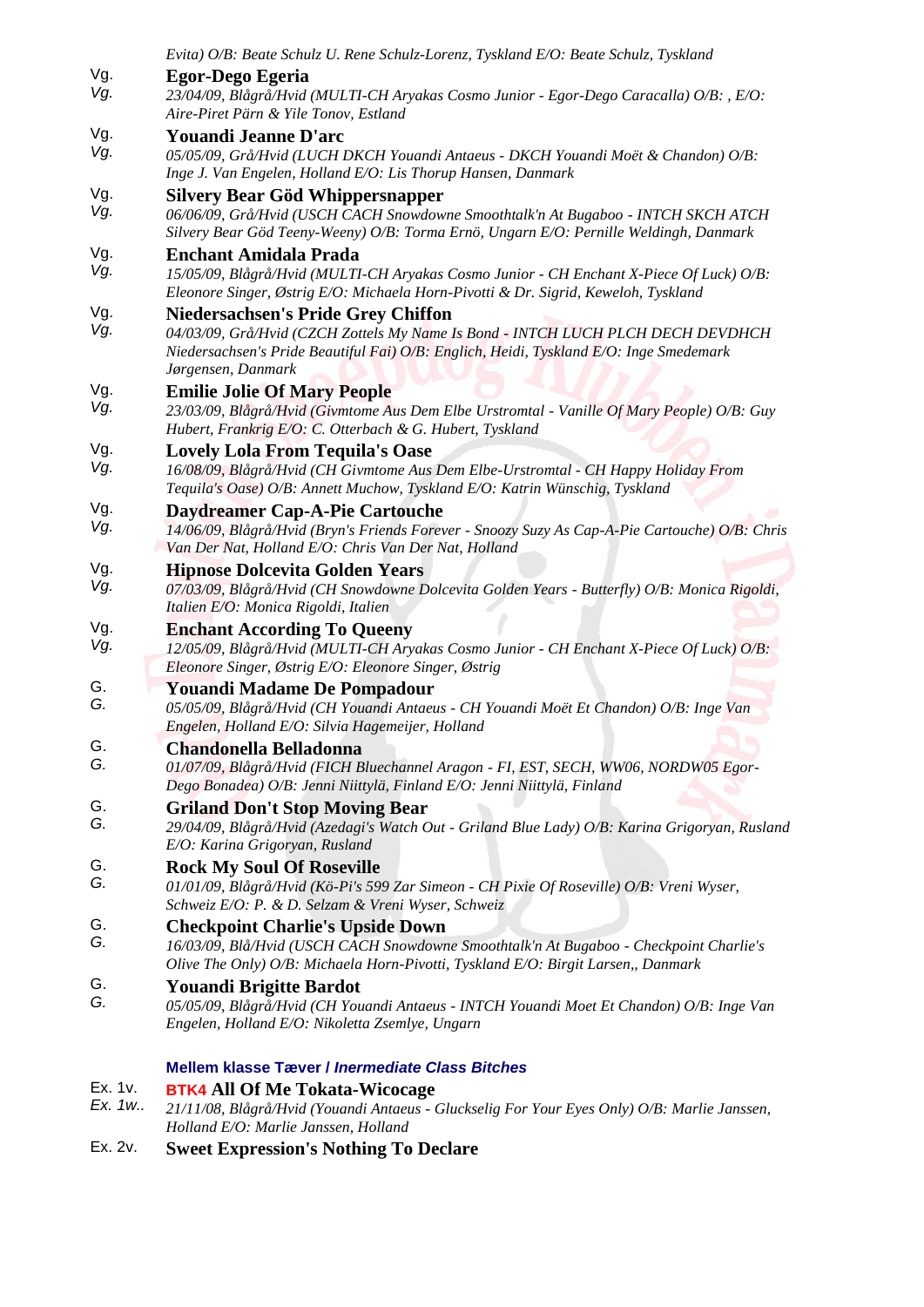*Ex. 2w. 06/11/08, Blågrå/Hvid (CH Brinkley Barnaby - CH Sweet Expression's As You Can See) O/B: Mark & Roosmarie Wibier, Tyskland E/O: M.&r. Wibier & J. Van Dijk, Tyskland* Ex. 3v. *Ex. 3w.* **Viceversa Dei Nobilpazzi**  *30/08/08, Blågrå/Hvid (CH Bottom Shaker High In The Sky - Quante' Bella Giovinezza Dei Nobilpazzi) O/B: Susanna Malacrida, Italien E/O: Susanna Malacrida, Italien* Vg. 4v. *Vg. 4w.* **Kö-Pi's 599 Tara Banda Dora**  *28/07/08, Blågrå/Hvid (CH Happy Panda's X'bambino Di Ragazzo - Kö-Pi's 599 Tarapaca) O/B: Baerbel Korn, Tyskland E/O: Christina Westig, Tyskland*  Vg. *Vg.* **Great Danish Sunrise After Claud** *16/10/08, Blågrå/Hvid (INTCH NORDCH Great Danish Louis - Great Danish Nora) O/B: Yrsa & Flemming Jørgensen, Sverige E/O: Lotta Crossner, Sverige* Vg. *Vg.* **Callipygian Venus Of Abigal Grace**  *25/09/08, Blågrå/Hvid (RUCH Arykas Filippos - RUCH Pushistoe Volshebstvo Bogema) O/B: A. Peskovatskov, Rusland E/O: A. Peskovatskov & Yu. Skryleva, Rusland* Vg. *Vg.* **Fire And Ice Aus Dem Rotmaintal**  *05/10/08, Blågrå/Hvid (Snowdowne Fire And Ice - Very Nice Aus Dem Rotmaintal) O/B: Heike Bilsheim, Tyskland E/O: Heike Bilsheim, Tyskland* Vg. *Vg.* **Shaggy Blue Bob's Joy Of My Life**  *19/07/08, Blågrå/Hvid (CH Bahlamb's Beaming Blue Beard - CH Shaggy Blue Bob's Chart Breaker) O/B: Andrea & Gerald Semmelroth, Tyskland E/O: Uli & Marina Häring, Tyskland* Vg. *Vg.* **Alsha Vom Golzschesee**  *25/11/08, Black And White (INTCH Bobbyclown's Curious Clown - DEVDHCH DKCH Shaggy Blue Bob's Evita) O/B: Beate Schulz & Rene Schulz-Lorenz, Tyskland E/O: Beate Schulz, Tyskland* Vg. *Vg.* **Blueshire's Canadian Lady**  *04/08/08, Blågrå/Hvid (Raffles Ewe'reka - CH Rhoad's Willow Of Pickwick) O/B: Amber F. Dupont, Canada E/O: Ulla Hellman, Finland* Vg. *Vg.* **Danish Delight Nefertiti**  *07/06/08, Blågrå/Hvid (DEVDHCH DKCH Shaggy Blue Bob's Here Is George - DKCH NOCH Danish Delight Good Vibration) O/B: Birgitte Schjøth, Danmark E/O: Britta Tofting, Danmark* **Åben klasse Tæver /** *Open Class Bitche[s](javascript:;)* Ex. 1v. *Ex. 1w.* **BTK2 CERT** NOCH NV09 **Brinkley Shezadorable**  *07/07/07, Blågrå/Hvid (GBCH Brinkley Sir Jonny - Brinkley Miss World) O/B: P.J. Tomes, England E/O: Anne Kari & Terje Wold, Norge* Ex. 2v. *Ex. 2w.* **Argovian Hugs 'N' Kisses** *17/11/08, Blågrå/Hvid (CH Eldorado Aus Dem Elbe-Urstromtal - CH Argovian Cherry Blossom) O/B: Claudia & Thomas Schibler, Schweiz E/O: Claudia & Thomas Schibler, Schweiz* Ex. 3v. *Ex. 3w.* **Zottels Once Upon A Time**  *13/09/07, Blågrå/Hvid (CH Aryakas Callipous - Zottels Encore) O/B: Christina Bailey, England E/O: Danuse Horakova & Blanka Roudnicka, Tjekkiet*  Ex. 4v. *Ex. 4w.* **Wicked Wisdom's End Of The Day**  *18/04/05, Blågrå/Hvid (CH Rasputin Von Dem Blue Zottel's - Laetitia Of The Naughty Woolsacks) O/B: A. Bloemendal, Holland E/O: Arie Bloemendal, Holland (+31)546644292* Ex. *Ex.* RUCH **Pushistoe Volshebstvo Bogema**  *18/04/05, Blågrå/Hvid (RUCH Good Luck Aus Der Boverheide - INTCH Glory For Russia From Beautifulhigh) O/B: E. Petrakova, Rusland E/O: Irina Belyaeva, Rusland* Ex. *Ex.* **Azedagi's That's Me**  *29/10/07, Blågrå/Hvid (Youandi Dom Perignon - SECH NOCH DKCH NORDCH INTCH Danish Delight Godiva) O/B: Lene Johansen, E/O: Lene Johansen, Sverige*  Ex. *Ex.* **Shaggy Blue Bob's Denaria Kee**  *17/06/05, Blågrå/Hvid (CH Big Funny Flashy Fineness - Ice And Fire V. Adams Zotteln) O/B: Andrea & Gerald Semmelroth, Tyskland E/O: Sylvia Stresow, Tyskland*  Ex. *Ex.* **Fi-Ka's Intimate Soft Silky Touch**  *05/02/08, Grå/Hvid (DKCH PLCH Pepperhouse Amicelli - Sound Solution Fifi The Flea) O/B: Karin S. Madsen, Ivan P. Madsen, 4140 Borup, Danmark E/O: Karin S. Madsen, Ivan P. Madsen, Danmark*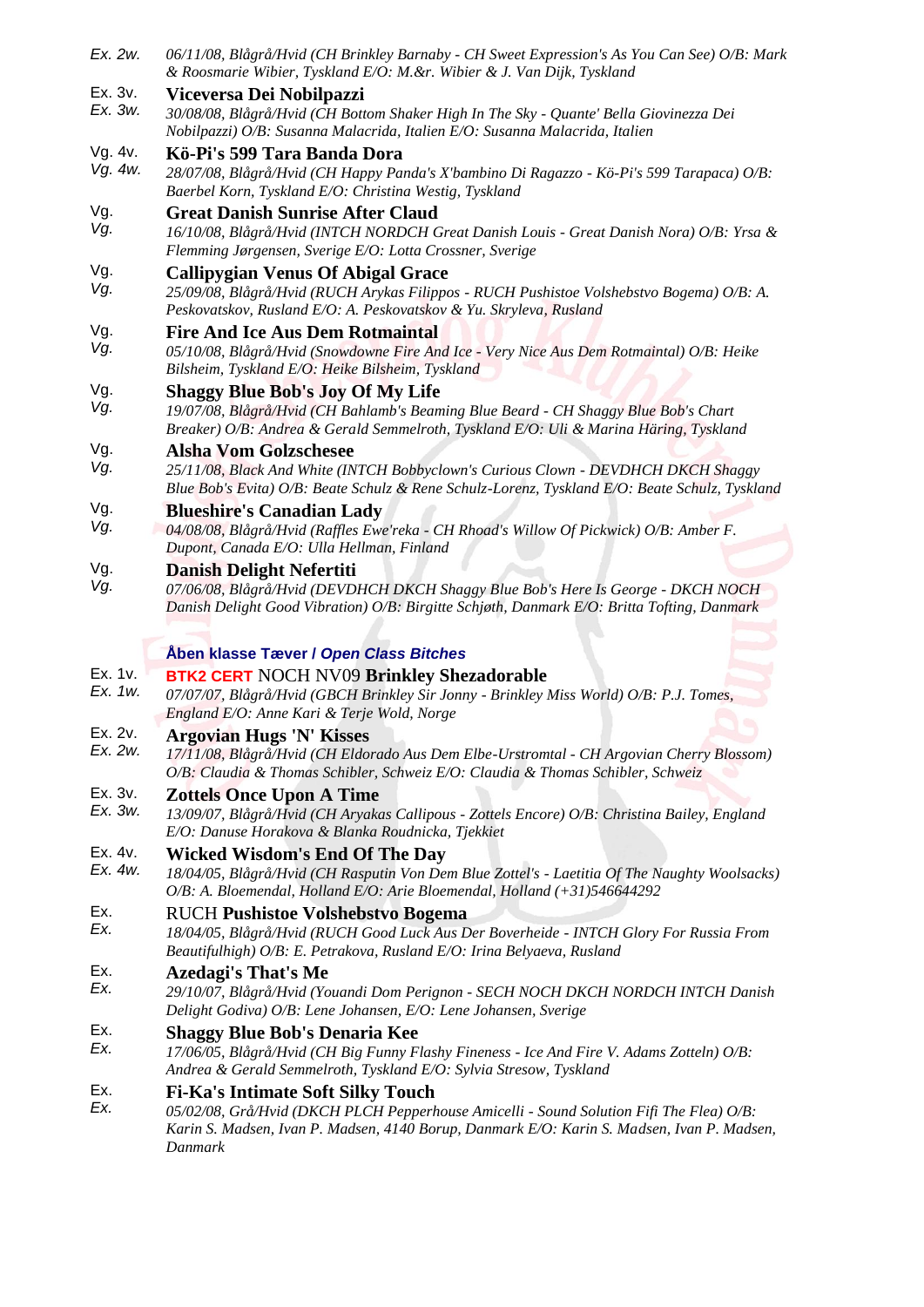| Vg.<br>Vg.            | <b>Sweet Expression's Knock Your Socks Off</b><br>03/01/08, Blågrå/Hvid (INTCH DEVDHCH Sweet Expression's Hole In One - ISRCH Sweet                                                                                                               |
|-----------------------|---------------------------------------------------------------------------------------------------------------------------------------------------------------------------------------------------------------------------------------------------|
| Vg.                   | Expression's Say Cheese) O/B: Mark & Roosmarie Wibier, Tyskland E/O: Åsa Eriksson, Sverige<br><b>Blue Berry's Little Miss Snowflake</b>                                                                                                           |
| Vg.                   | 14/09/07, Blågrå/Hvid (UVV06 DKCH SECH NOCH NORDCH INTCH Sound Solution Ground<br>Control - Lammorick Snow Flake) O/B: Birte Fromberg, Jørgen Brieghel, Danmark E/O: Lis<br>Kristensen, Danmark                                                   |
| Vg.<br>Vg.            | <b>Sweet Expression's LightsCameraAction</b><br>24/03/08, Blågrå/Hvid (CH Brinkley Shakespeare In Love - CH Sweet Expression's As Good As It<br>Ge) O/B: Mark & Roosmarie Wibier, Tyskland E/O: Mark & Roosmarie Wibier, Tyskland                 |
| Vg.<br>Vg.            | <b>Blue Berry's Magic Of Snowflake</b><br>02/05/08, Blågrå/Hvid (SECH Footprints Lamborginih - Blue Berry's Kiss Of Snowflake) O/B:<br>Birte Fromberg, Jørgen Brieghel, Danmark E/O: Eva Magnusson, Sverige                                       |
| Vg.<br>Vg.            | <b>Danish Delight Makes People Talk</b><br>16/04/08, Blågrå/Hvid (LUCH NLCH Eldorado Aus Dem Elbe-Urstromtal - DKCH SECH Zottels<br>Got To Be You) O/B: Schjøth, Birgitte, 4623 Lille Skensved, Danmark E/O: Inge Smedemark<br>Jørgensen, Danmark |
| Vg.<br>Vg.            | <b>Happy Holiday From Tequila's Oase</b><br>07/06/06, Blågrå/Hvid (CH Snowdowne Straight Talk'n At Bugabo - CH Curly Sue From Tequila's<br>Oase) O/B: Annett Muchow, Tyskland E/O: Annett Muchow & Katrin Wünschig, Tyskland                      |
| Vg.<br>Vg.            | <b>Azedagi's She Is My Kind Of Girl</b><br>29/10/07, Blågrå/Hvid (Youandi Dom Perignon - Danish Delight Godiva) O/B: Lene Johansen,<br>Sverige E/O: M. De Gang & R. Cloostermans, Belgien                                                         |
| Vg.<br>Vg.            | <b>Blue Berry's Light Of Dawn</b><br>14/09/07, Blågrå/Hvid (UVV06 DKCH SECH NOCH NORDCH INTCH Sound Solution Ground<br>Control - Lammorick Snow Flake) O/B: Birte Fromberg, Jørgen Brieghel, Danmark E/O: Tina<br>Groth Jensen, Danmark           |
| Vg.<br>Vg.            | <b>Danish Delight Memory Of A Breeze</b><br>16/04/08, Blågrå/Hvid (LUCH NLCH Eldorado Aus Dem Elbe-Urstromtal - DKCH SECH Zottels<br>Got To Be You) O/B: Birgitte Schjøth, Danmark E/O: Anni Pedersen, Danmark                                    |
| Vg.<br>Vg.            | <b>Shaggy's Matilda</b><br>11/02/08, Blågrå/Hvid (NORDCH Danish Delight Formula One - Valleydell Crystal Ball) O/B:<br>Anne Iris Jenssveen E/O: Snefrid & Steinar Holbek, Norge                                                                   |
|                       | Veteran klasse Tæver / Veteran Class Bitches                                                                                                                                                                                                      |
| Ex. 1v.<br>Ex. 1w.    | Manrose Primadonna Bedste Veteran / Best Veteran<br>05/12/00, Blågrå/Hvid (GBCH Bibray Action Replay - MULTICH Vigilat's Unique Yazzy Manrose)<br>O/B: M. Bruhin & R. Imholz, Schweiz E/O: Szászi Ároly Y Manfred Bruhin, Ungarn                  |
| Ex. 2v.<br>Ex. 2w.    | SECH DKCH NOCH NORDCH INTCH DKLPCH Enchant Upon A Star<br>09/05/02, Blågrå/Hvid (CACH ATCH Lambluv's Sound Of Music - INTCH Mayberry's Wonder)<br>O/B: Eleonore Singer, Østrig E/O: Henriette Trimarchi, Danmark                                  |
| Vg. 3v.<br>Vg. 3w.    | <b>MULTICH Egor-Dego Aphrodite</b><br>23/09/01, Blågrå/Hvid (Luvtym Cherry Bomb In Snow - Dominika Glen Egor) O/B: Aire-Piret<br>Pärn, Estland E/O: Aire-Piret Pärn & Marilin Kooskora, Estland                                                   |
| Vg. 4v.<br>Va. $4w$ . | <b>Born To Be B. Austria Sky Picture</b><br>17/11/01 Bloome/Hyid (INTCH Enghant Starogzer Blue Danish Delight Extra Edition) O/B: Anita                                                                                                           |

*Vg. 4w. 17/11/01, Blågrå/Hvid (INTCH Enchant Stargazer Blue - Danish Delight Extra Edition) O/B: Anita Mayr, Østrig E/O: Birthe & Hans Jørgen H. Brolykke, Danmark*

# **Par Klasse /** *Brace Class*

**Karina Grigoryan** *with: Bedste Par / Best Brace Griland Beauty Bear Zottels Secret is Out* 

# **Opdræts Klasse /** *Breeders Class*